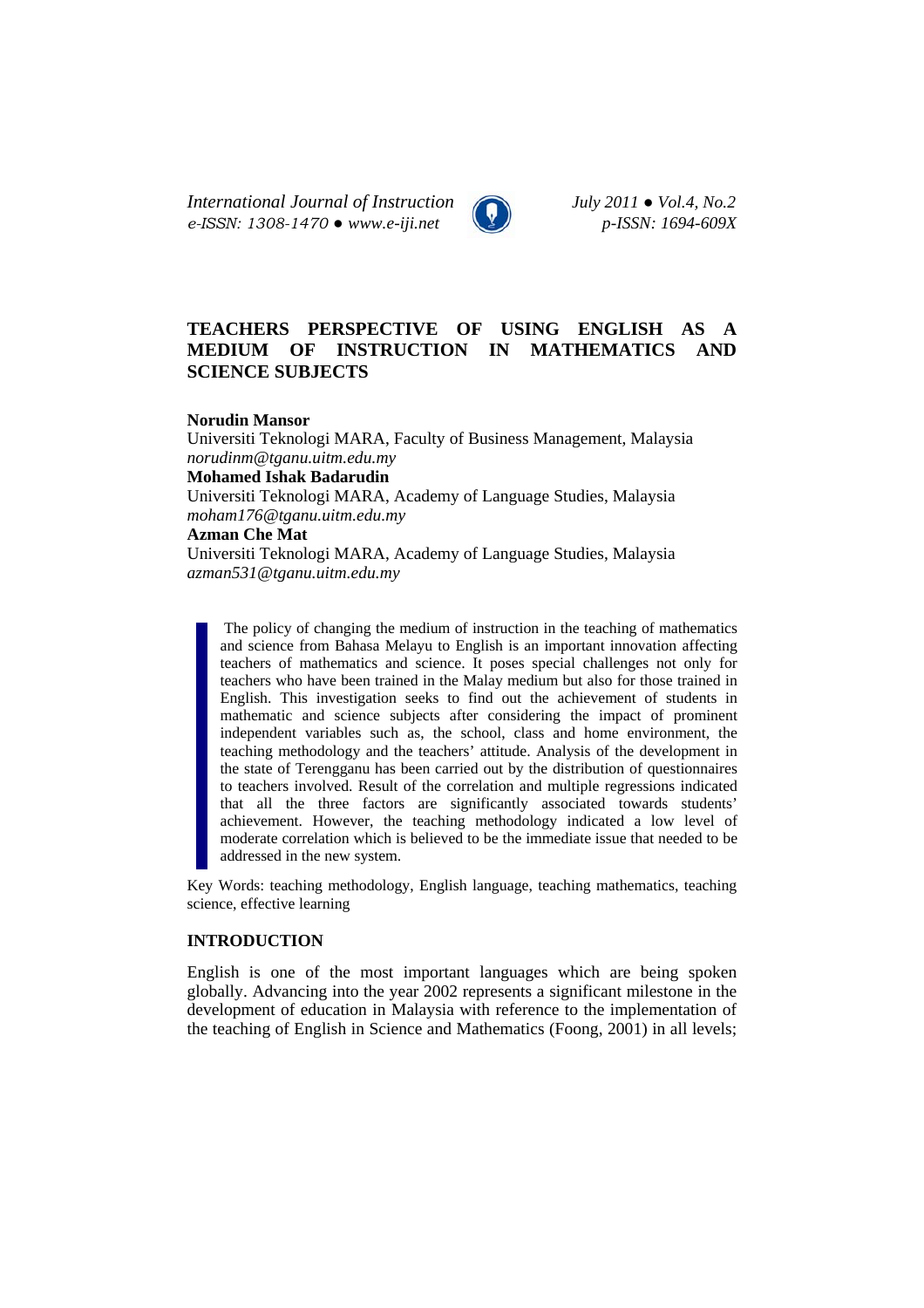from the primary school to the university (Abdullah, 2009). After several years of its implementation, issues and complaints about the proficiency of teachers received serious attention by the education ministry and by the general public. Statements made in the newspapers concerning teachers who are incompetent had demanded the Ministry to strategically initiate policies in bringing success to the implementation.

A comfortable and attractive classroom is an environment which will be able to stimulate learning (Ahrentzen & Evans, 1989). Smith and MacGregor (2009), stressed in the importance of restructuring the curriculum and promoting creative collaboration. In addition, the presentable physical environment will strengthen the role of promoting students' achievement (Holliman & Anderson, 1986). Walberg (1991) mentioned that a conducive environment is always vital and effective for learning. Other than that, Hathaway (1983) stressed that quality classroom lighting is conducive to a greater comfort and contentment.

In terms of teaching, teachers can create their own style and methods in order to deliver lessons to the students (Loucks-Horsley & Matsumoto, 1999). Karapetrovic and Rajamani (1998) discuss a tool to measure a change in the students' knowledge before and after an individual teaching delivery. The relevancy of materials and textbooks as an important resource for teachers in assisting students should be always monitored. These resources many times served as one of the main instruments for shaping knowledge, attitudes and principles among the learned group (Noreen, 2002). The emergence of the internet as a medium for teaching and learning discovered to be an important revolution in education.

The use of information and communication technology (ICT) inspired the educators to apply new technique in teaching and learning (Razak & Asmawi, 2004). Hargreaves and Cristou (2002) suggested that teaching methodology should be designed not only to validate the programs but to support learning by focusing on the teaching and learning process at the program level. In terms of attitude, to Greiml-Fuhrmann and Geyer (2003**)**, suggested that good teachers should give explanations. Based on the work by Winsted (2000) and Zeithaml, Parasuraman & Berry (1990), it was revealed that service providers will only be able to deliver service encounters that will satisfy customers if they know what their customers expect in general, and if they understand the critical employee behaviours and attitudes from a customer's point of view in particular.

Brown's (2004) mentioned, competent instructor are those who know their subject, are willing to answer questions, are approachable, and also have a sense of humour. Mansvelt, Suddaby, O'Hara & Gilbertet al (2009) added that understanding impacts and influences on individual uptake and experiences of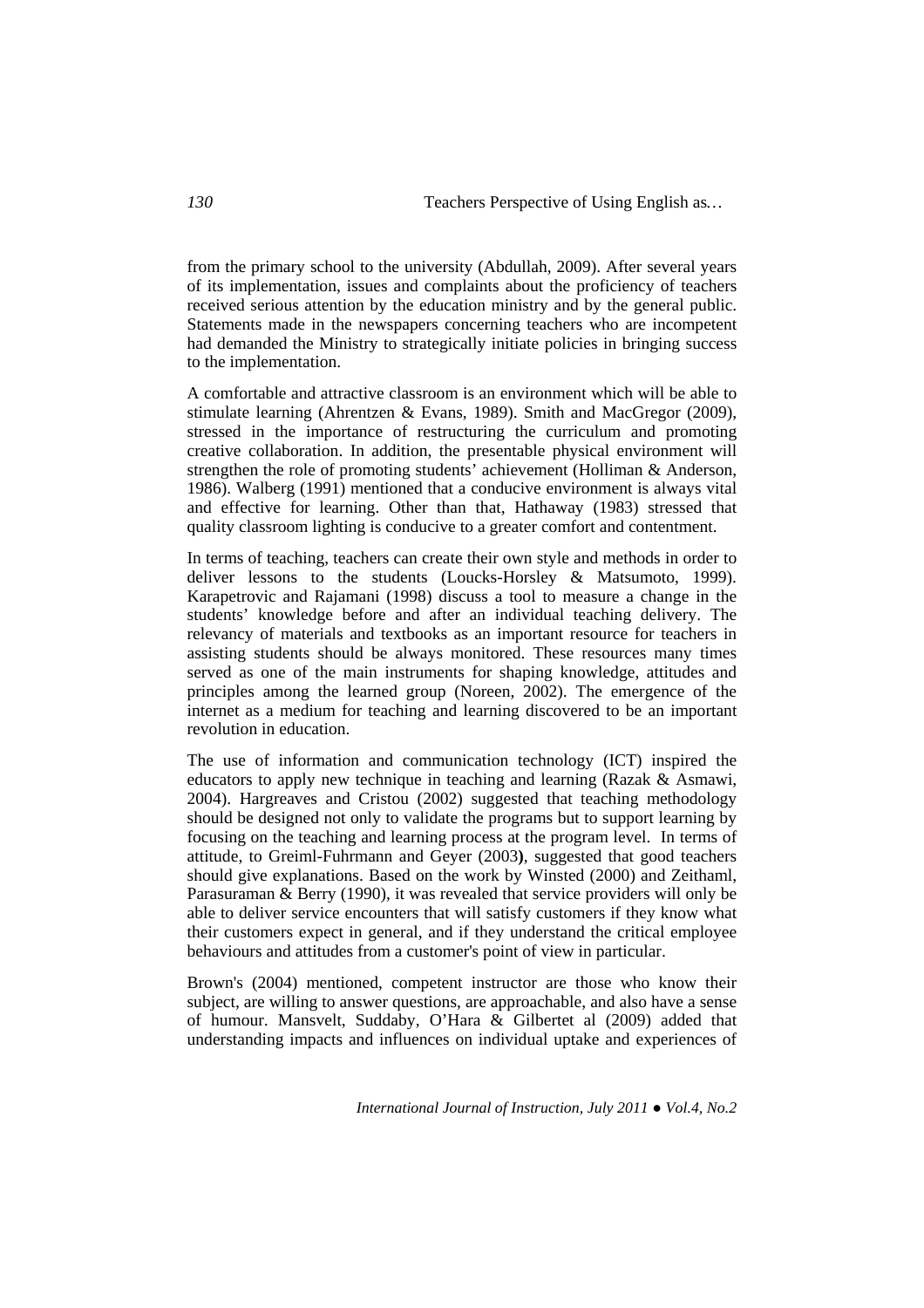profession development provides insights into sorts of institutional practices and policies likely to improve quality in learning. Therefore, this investigation seeks to uncover to what extent the teaching methodology, attitude and environment significantly influence the performance of students after the implementation.

### *Purpose of Study*

The main purpose of the study is to investigate teachers perspective toward the students' performance after the implementation of Mathematics and Science subjects in English for primary and secondary school. Specifically this paper will provide an insight towards understanding the strength between variables such as teaching, attitude and environment and which among them significantly associated towards the performance of student at school. Further the discussion of the paper aimed to investigate as to what extent the identifiable variables such as environment, teaching methodology, and attitude indicated the strength of their relationship on performance of students.

## **METHOD**

From Figure 1 below which portrays the theoretical framework, it could be observed that the performance of students which is the variable of primary interest is subject to many elements that are found shaping the outcome of the performance. Thus, our independent variable which consists of environment, teaching methodology, and attitude will be hypothetically tested in the study. Environment consists of environment in classroom, school and students home can affect the students' performance. . Analysis concerning environment at their home is also believed to provide considerable effect to the success of the implementation. Among the dimension included in the study is to what extent does the family encourage their children to speak English at home or while they were together. Teachings also affect the performance of students. We can see from characteristic of teachers in term of experience and training, teachers teaching methodology, teaching facilities, and teaching materials such as books, CD Rom, Magazines and facilities. The concept on attitude includes dimensions on teachers as well as students studying at various schools. Performance of students believed to be affected based on the attitude of teachers were also explored. Among the dimensions included concerned on whether the teachers are strict in their duties or teachers always put extra effort to improve teaching presentation. Besides that, from students attitude we can see to what extent students attentively concentrate during class and whether they complete their homework as scheduled.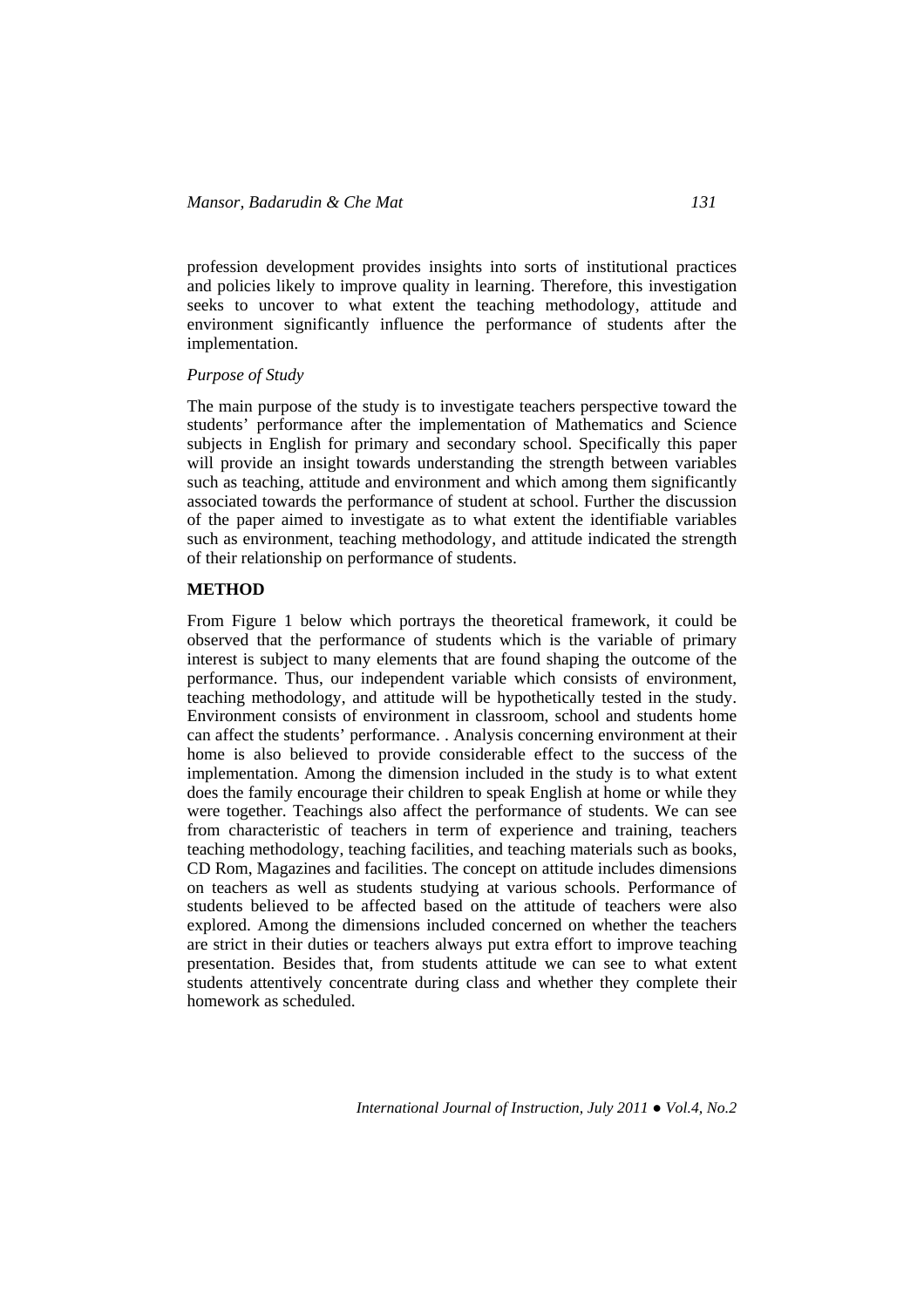

Figure 1. The Theoretical Framework

A population of a complete group of people for the study covered teachers who teach English, Mathematics and Science as a subject for primary and secondary school at Kuala Terengganu, Dungun, and Marang. The identification of a sample is generated from population frame listed by The Department of Education in The state of Terengganu for the year 2006. Based on the population almost 18,000 teachers (UPEN 2005) approximately 4,500 were involved in teaching mathematics, science, and English, a sample of 501 was drawn following the suggested table by Sudman (1976). For the purpose of satisfying the generalization among teachers for the whole state of Terengganu the study choose cluster sampling method for getting a relevant data. This method using a group that have heterogeneous members are first identified, then they were chosen at random based on the population list generated by the state Education Department.

The instrumentation by questionnaire is used in this study in order to collect the required data. Questions were divided into Structured Multichotomous and Likert Scales. The questions were divided into five sections Section A: demographic. Section B: measured Environment, Teaching, Attitude and Section C: Performance. Investigation was carried out using the stratified sampling method. ] Other procedures adapted to further support the validity of our investigation were, conducting personal interview on several selected respondents to obtain information on the issues of interest. We also interviewed teachers who were conducting classes for English, Mathematics and Science subjects. The interviews were found to be useful in order to obtain more information regarding the performance of students in their school.

A theoretical framework was formulated and the following hypotheses were derived to address the research question:

**Hypothesis 1**: There is a significant relationship between environments with performance of students

**Hypothesis** 2: There is a significant relationship between teachings with performance of students

**Hypothesis** 3: There is a significant relationship between attitudes with performance of students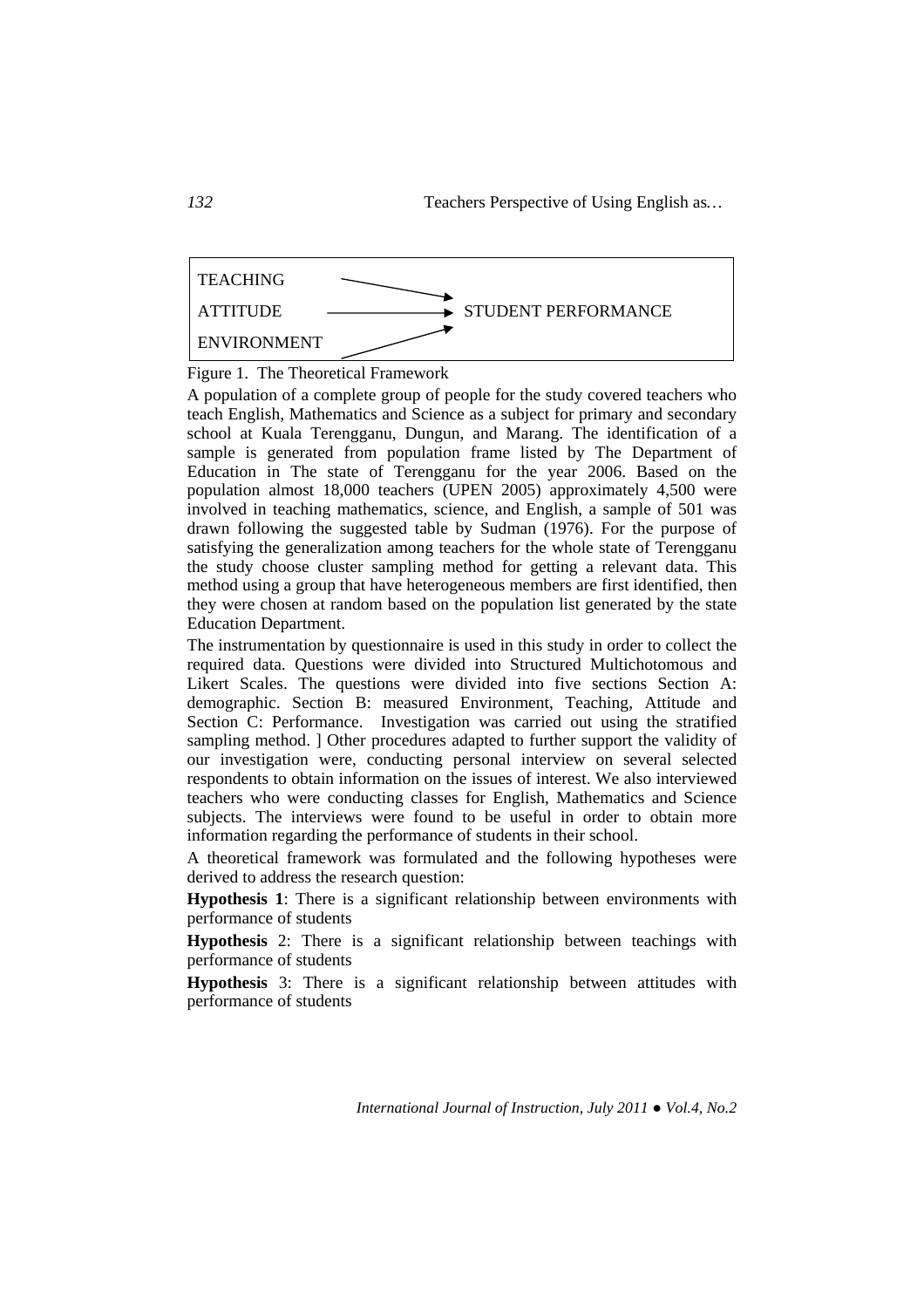## **RESULT AND DISCUSSION**

## *Reliability of the measurement*

To ensure data for the study is reliable to be discussed, the reliability measures were conducted. Based on the suggestion by Nunally (1967), the coefficient of Alpha were found to be reliable and thus acceptable as indicated by the value of 0.884 for the performance and 0.815, 0.847, 0.783 for environment, teaching, and attitude respectively.

*Frequencies* 

Table 1. Frequency for Demographic

| <i>Items</i>                   | Frequency | Percentage |  |
|--------------------------------|-----------|------------|--|
| Gender                         |           |            |  |
| Female<br>$\bullet$            | 357       | 71.25%     |  |
| Male                           | 144       | 28.75%     |  |
| <u>Age</u>                     |           |            |  |
| $20 - 25$                      | 64        | 12.8%      |  |
| $26 - 30$                      | 169       | 33.7%      |  |
| $31 - 35$                      | 90        | 18%        |  |
| 36-40                          | 70        | 14%        |  |
| $41 - 45$                      | 70        | 14%        |  |
| $46 - 50$                      | 26        | 5.2%       |  |
| 50 and above                   | 12        | 2.4%       |  |
| <b>Status</b>                  |           |            |  |
| Married                        | 438       | 87.4%      |  |
| Single                         | 60        | 12 %       |  |
| Others                         | 3         | 0.6%       |  |
| Teaching                       |           |            |  |
| Primary                        | 278       | 55.48%     |  |
| Secondary                      | 223       | 44.51%     |  |
| Length                         |           |            |  |
| less than 2 years<br>$\bullet$ | 97        | 19.4%      |  |
| 2-5 years<br>$\bullet$         | 125       | 25.0%      |  |
| 6-10 years<br>$\bullet$        | 105       | 21.0%      |  |
| $11-15$ years<br>$\bullet$     | 77        | 15.4%      |  |
| $16-20$ years<br>$\bullet$     | 51        | 10.2%      |  |
| More than 20 years             | 46        | 9.2%       |  |
| <b>Subjects</b>                |           |            |  |
| <b>Mathematics</b>             | 214       | 42.7%      |  |
| Science                        | 218       | 43.5%      |  |
| English                        | 69        | 13.8%      |  |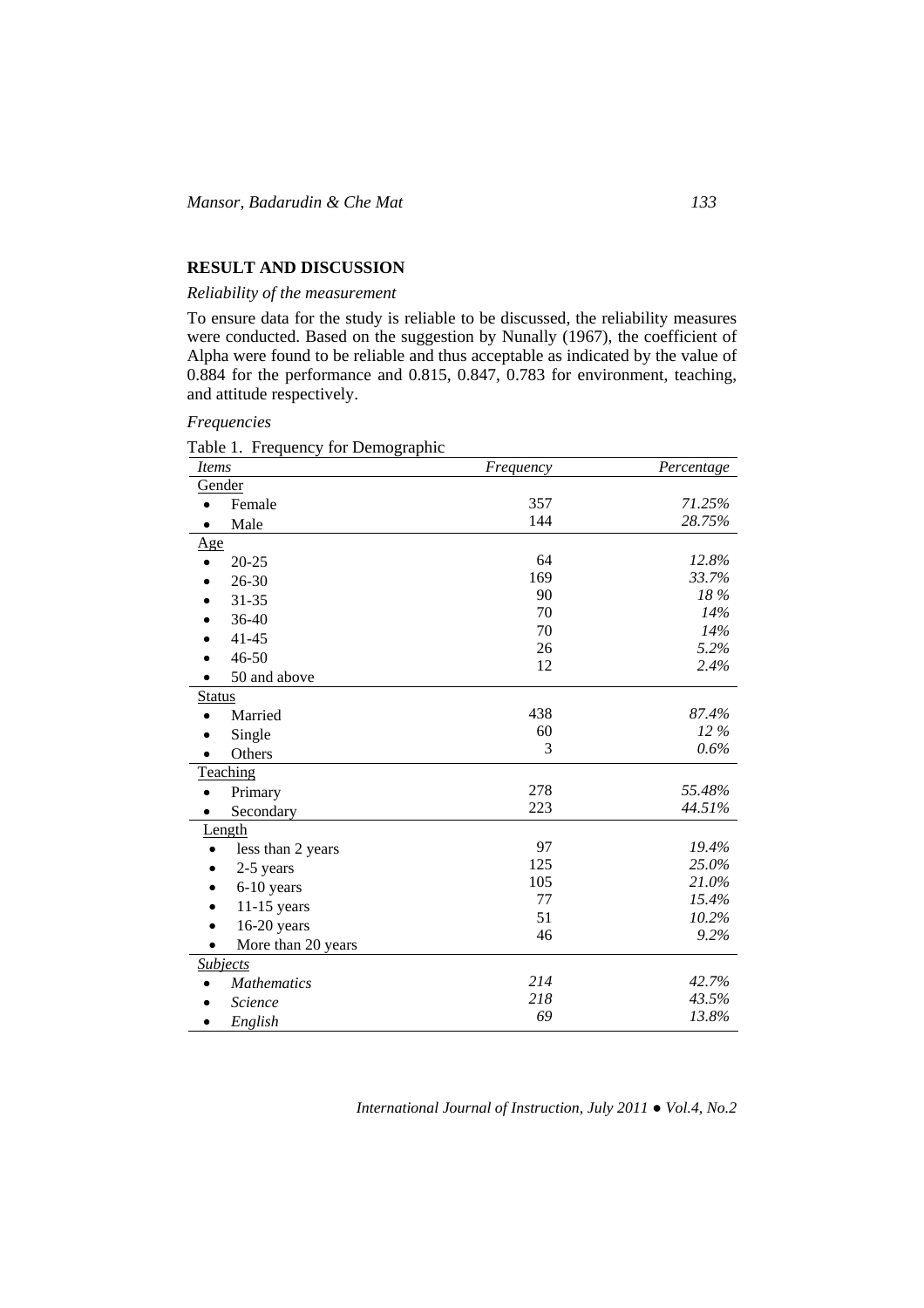The composition of teachers demonstrated the increasing trend of more female is entering into the teaching profession. Our investigation revealed that most of the respondents were represented by more female rather than male counterparts. Teachers from the female group were represented by 357 representing 71.25% and those from the male group were 144 which made up 28.75% of the total sample (see Table 1). From these findings, the sample suggested that on the average most of the teachers that indulged in this research were from the female groups.

In most social science studies especially those in education, there were trends indicated the role of the new generation in undertaking the responsibilities for certain teaching discipline. Our survey strongly suggests the development. As for the age group of teachers, most of teachers were on the age bracket between 26 - 30 (169 teachers), 31-35 (90 teachers) followed by the age of 36 - 40 (70 teachers), 41- 45(70 teachers), and 20-25 (64 teachers) which respectively representing 33.7%, 18%, 16%, 16%, 12.8% and the other small percentage were from those at the age of more than 40. Moving symmetrically with the age group, in term of years of service most of the respondents were serving within 2-5 and 6-10 years of working in the sector which represented by 125 (25%) and 105 (21%). Interestingly to note that there were quite a big number of our respondents were very new with the teaching profession. There were 94 of them which is (19.4%) of the total sample investigated. Considering serving experience as an asset to the teaching profession respectively 15.4%, 10.2%, 9.2% are among those who had been working since 11-15 years, 16 to 20 years and more than 20 years.

The significant of teaching profession were usually reflected by most of those having their own family. Our finding displayed that 87.4 % of the teachers were married and a small percentage of them were still at their bachelorhood life. Our discussion believed that married teachers will provide more positive effect in building the performance of the students. We have the assumptions that this group of teachers despite of having their own commitment to their family would further strengthen their interest in shaping the positive values among the student. By having their own family not only promoting social stability but will generate other contingent effect on their focus, responsibility, attitude and performance for being a teacher toward building positive development among the students.

The teachers involved in our research were from the primary and secondary schools. Out of the groups, 55.4% were those from primary schools while 44.51% represented by those from the secondary schools. Out of those responsible teaching in both primary and secondary schools, 42.7%, 43.5%, and 13.8% involved in teaching Mathematics, Science and English respectively.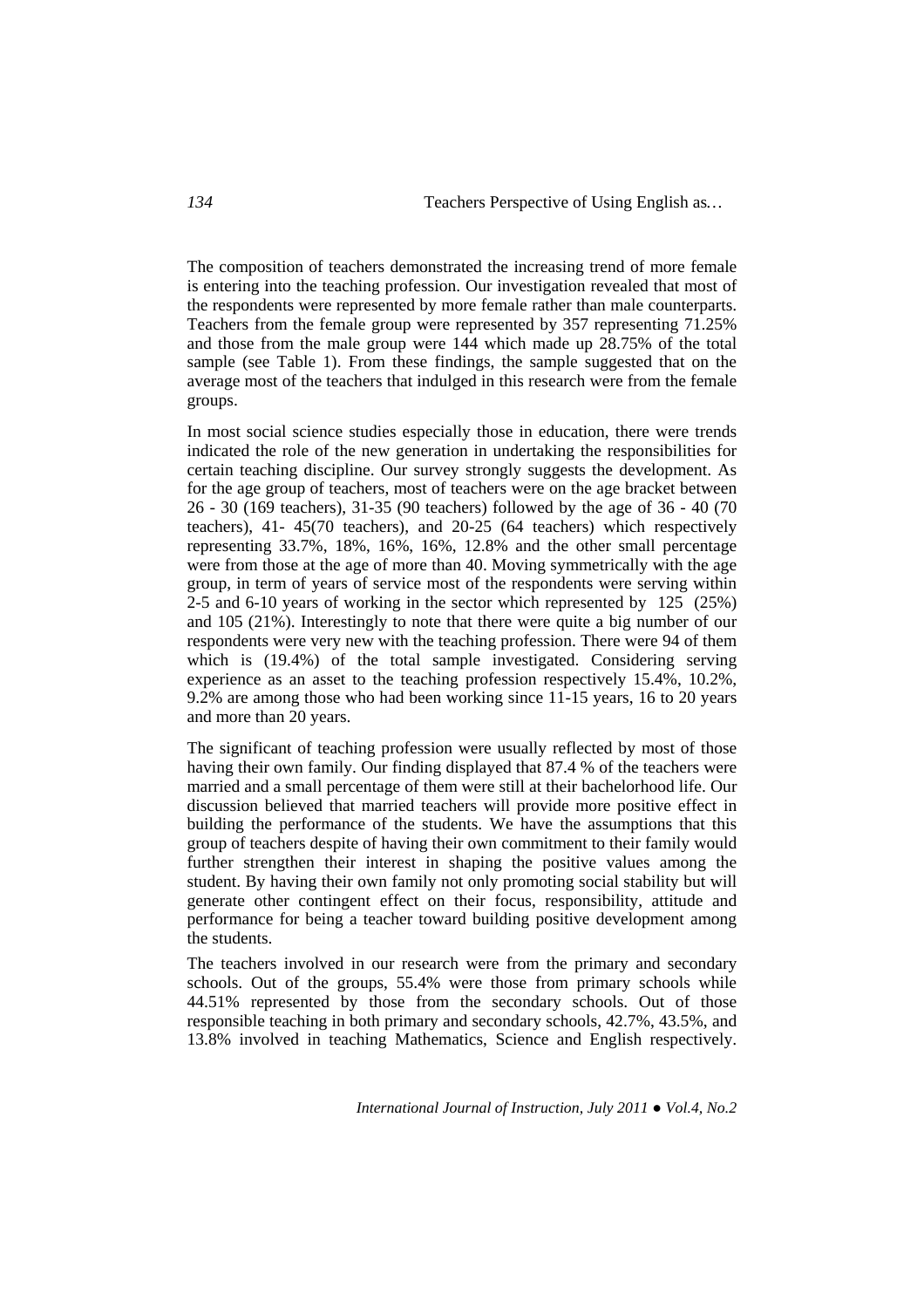These figures further indicated that, the composition of teachers was assigned more towards the teaching Mathematics and Science has been reflected in the school curriculum.

Table 2. Frequency for Training Programme

| <i>Items</i>                   | Frequency | Percentage |
|--------------------------------|-----------|------------|
| <b>Training Programme</b>      |           |            |
| <b>None</b>                    | 69        | 13.8%      |
| Less than 5 times<br>$\bullet$ | 257       | 51.3%      |
| $5 - 10$<br>$\bullet$          | 137       | 27.3%      |
| More than 10 times             | 38        | 7.6%       |

For the training program, a majority of the teachers has attended the training programmes and only 13.9% of the teachers have never attended any training programmes related to the subject taught (see Table 2). 51.3% has attended less then 5 training programmes, 21.3% has attended between 5-10 training programmes. There were also others who were given more then 10 times to attend a related training programme. This finding indicated that the issue of training is vital if the objectives of improving their skills are to be related with the performance of the students. More effective teaching initiative needed to be strategically planned and implemented so that the relevancy of education in shaping the performance of the students is to be realized towards strengthening the human capital of the nation.

### *Correlation Analysis*

Table 3. Correlation Analysis between Environment, Teaching Methodology, and Attitude with the Performance

|         |                            | Correlations |          |          |          |
|---------|----------------------------|--------------|----------|----------|----------|
|         |                            | meneny       | menteac  | menattd  | menperf  |
| meneny  | <b>Pearson Correlation</b> |              | $.337**$ | .430     | $.396**$ |
|         | Sig. (2-tailed)            |              | .000     | .000     | .000     |
|         | N                          | 501          | 501      | 501      | 501      |
| menteac | <b>Pearson Correlation</b> | $.337**$     |          | $.674**$ | $.312**$ |
|         | Sig. (2-tailed)            | .000         |          | .000     | .000     |
|         | N                          | 501          | 501      | 501      | 501      |
| menattd | <b>Pearson Correlation</b> | $.430**$     | $.674**$ |          | $.429**$ |
|         | Sig. (2-tailed)            | .00          | .000     |          | .000     |
|         | N                          | 501          | 501      | 501      | 501      |
| menperf | <b>Pearson Correlation</b> | $396**$      | .312     | $.429**$ |          |
|         | $Sig. (2-tailed)$          | .000         | .000     | .000     |          |
|         |                            | 501          | 501      | 501      | 501      |

\*\*. Correlation is significant at the 0.01 level (2-tailed).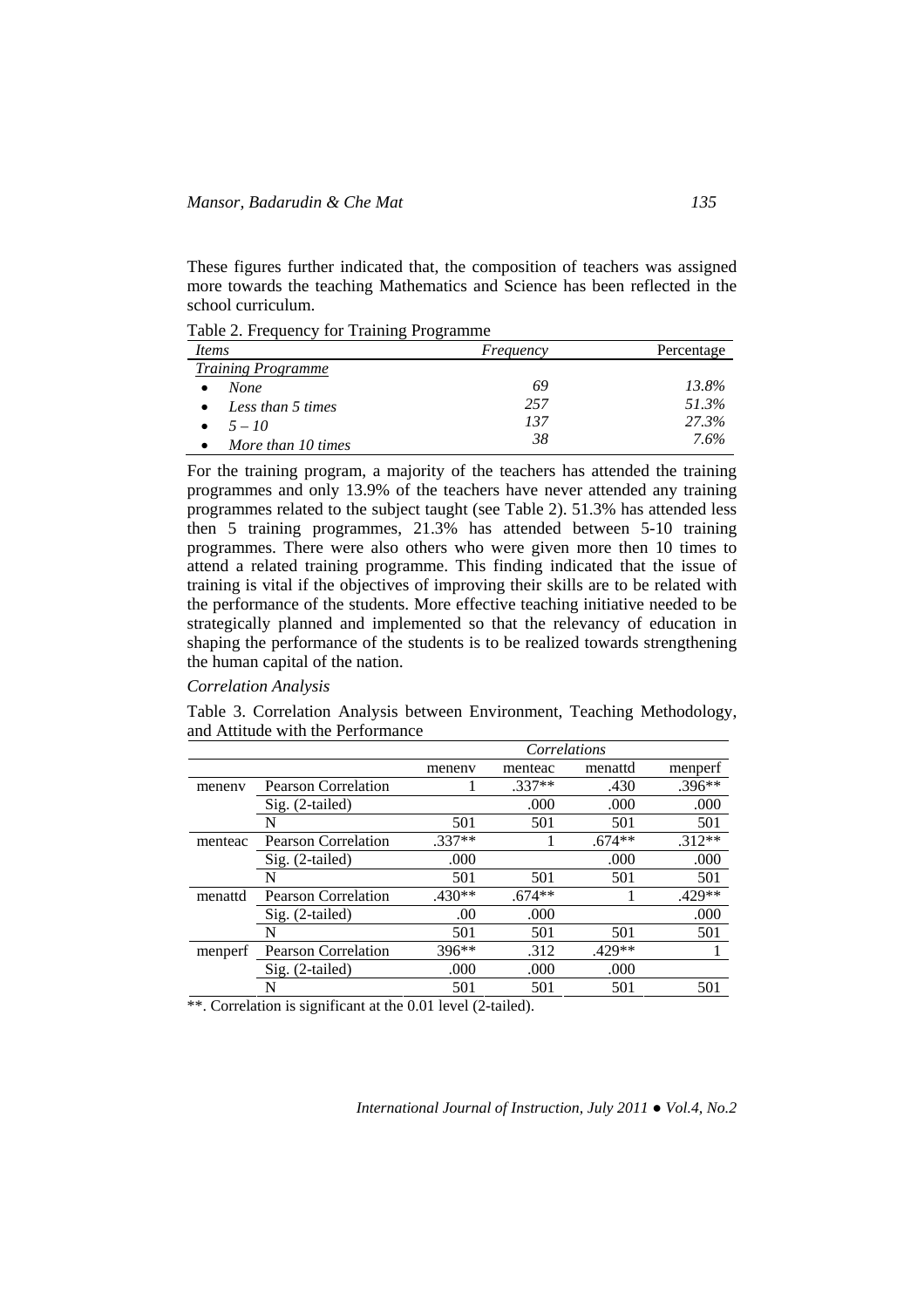Our analysis indicated that the correlation between environment, teaching, and attitude towards performance were still important despite of the Pearson value (r) at  $0.396$ ,  $0.312$ , and  $0.429$  (see Table 3). The value indicated that there is a weak correlation between teaching and the performance; low moderate correlation between environment and the performance, and low moderate correlation between attitudes as to the performance. However the entire construct found to be statistically significant at P value of 0.000 between all construct investigated.

The above correlation analysis demonstrated that all the three hypotheses formulated for the study were supported. The argument about the importance of teaching methodology, the attitude of the teachers in undertaking the responsibility of teaching students, and the nature of environment within the classroom as well as outside the classroom are among the necessary construct that needed attention towards enhancing the performance of the students. Even though our correlation for the survey conducted in the state of Terengganu indicated the value from low to moderate correlation, these does not mean that they failed to contribute towards the performance. The strategies now is for the authorities concerned to look for alternative, to rectify any mismatch between what had been done from the date of the introduction of the new curriculum.

According to Brophy (2004:28), one needs to be enthusiastic and sincere in contributing to a better students' performance. With proper rectification, better understanding of the development in the teaching profession, the intention of creating new knowledge frontier among the students will be a success.

## **CONCLUSION**

The implementation of the teaching of Mathematics and Science in English has given rise to unprecedented issues. This study has looked into the impact of prominent independent variables such as, environment, teaching methodology and attitude. The environment as a construct was discovered to be significantly associated with the achievement of students at school. This study also found that, attitudes relate to the teachers' and students' attitude. Performance of students is also affected by the attitude of teachers. The correlation between teachings as a construct was not able to provide a strong impact on the performance of the student.

Finally, teachers should always be vigilant in controlling their classrooms and students as it is beneficial in helping to identify the reasons for the lack of progress. Through innovativeness and the creation of their personal style of teaching, interest could be generated through the feelings of comfortableness and cheerfulness in the classroom setting. Thus, the success of creativity and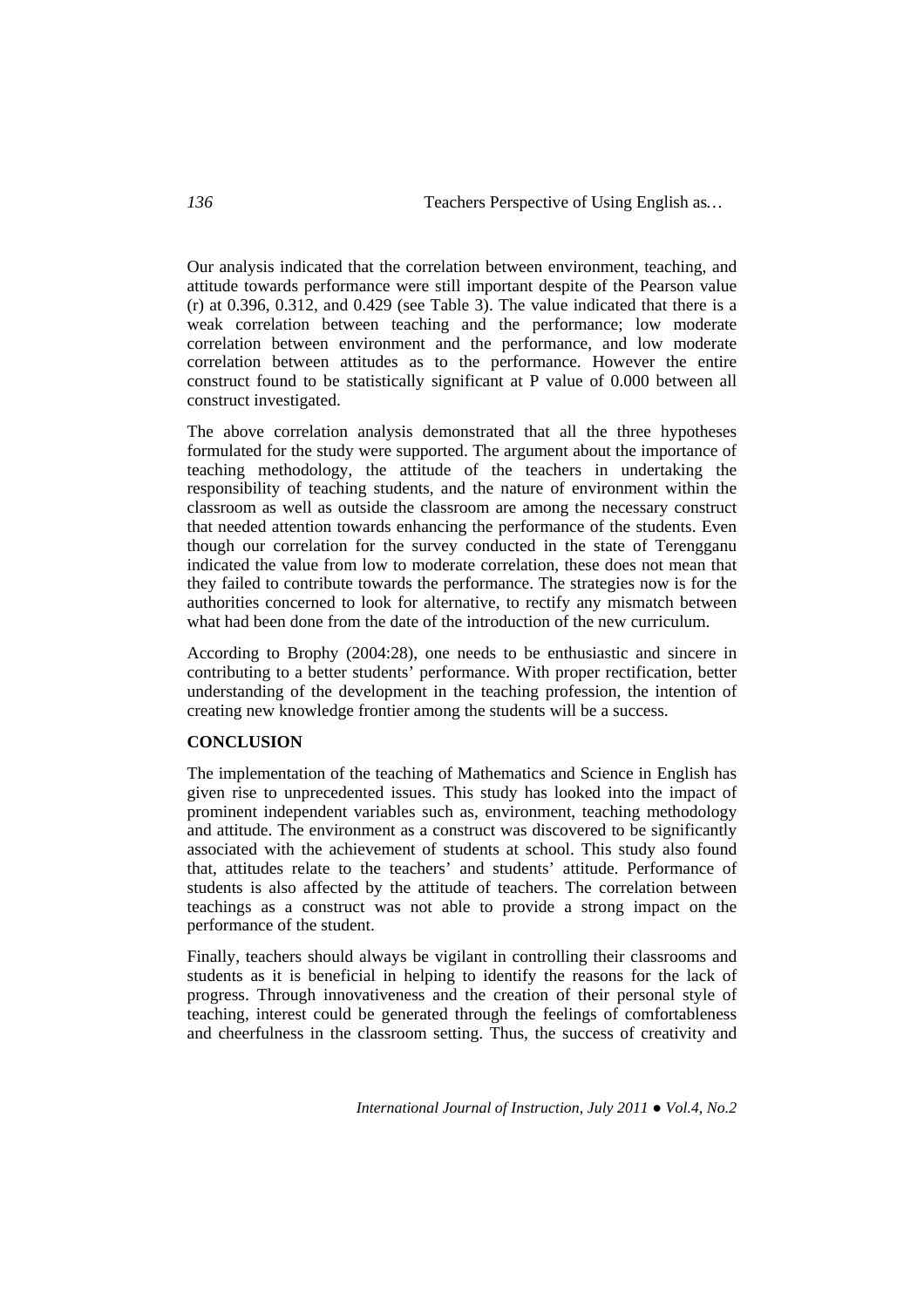innovation has been discovered to be working well if these strategies were to be attached with adequate teaching facilities.

### **REFERENCES**

Abdullah Hassan. (2009).Back to Malays as medium of instruction; and the need for translation of books of knowledge. In Hasira Che Omar, Haslina Haroon and Aniswal Abd. Ghani (eds). *The sustainability of the translation field*. (1-5). Kuala Lumpur: Persatuan Penterjemah Malaysia.

Ahrentzen, S. & Evans, G.W. (1989). Architects and school children: in touch or out of focus? *Arch. & Comport./Arch. Behav.*, 5(1): 17-28

Brophy, J. (2004). *Motivating Students to Learn*. New Jersey: Lawrence Erlbaum Associates.

Brown, N. (2004). What makes a good educator? The relevance of meta programmes. *Assessment & Evaluation in Higher Education*, 29(5): 515-33.

Foong, C.K., (2010). *English for the Teaching of mathematics and Science (EteMS): From Concept to Implementation*. Retrieved on May 25, 2010, Available at:

http://www.eltcm.org/eltc/Download/paperbank%20PDFs/English%20for%20the%20T eaching%20of%20Mathematics%20and%20Science%20paper.pdf

Fitzgerald, T., Youngs, H. & Grootenboer, P. (2003). Bureaucratic control or professional autonomy? Performance management in New Zealand Schools. *School Leadership and Management*, 23(1): 91-112.

Greimel-Fuhrmann, B. & Geyer, A. (2003). Students' evaluation of teachers and instructional quality-analysis of relevant factors based on empirical evaluation research. *Assessment & Evaluation in Higher Education*, 28(3): 229-38.

Hargreaves, J. & Cristou, A. (2002). An institutional perspective on QAA subject benchmarking. *Quality Assurance in Education*, 10: 187-191.

Hathaway, W(1983). Lights, Windows, Color: Elements of the School Environment. *CEFP Journal*, 21(3): 33-35.

Holliman, W.B., & Anderson, H.N. (1986). Proximity and student density as ecological variables in a college classroom. *Teaching of Psychology*, 13: 200-3.

Karapetrovic,S. & Rajamani, D. (1998). An Approach to the application of statistical quality control techniques in Ebgineering Courses. *Journal of Engineering Education*, 82 (2): 269-76.